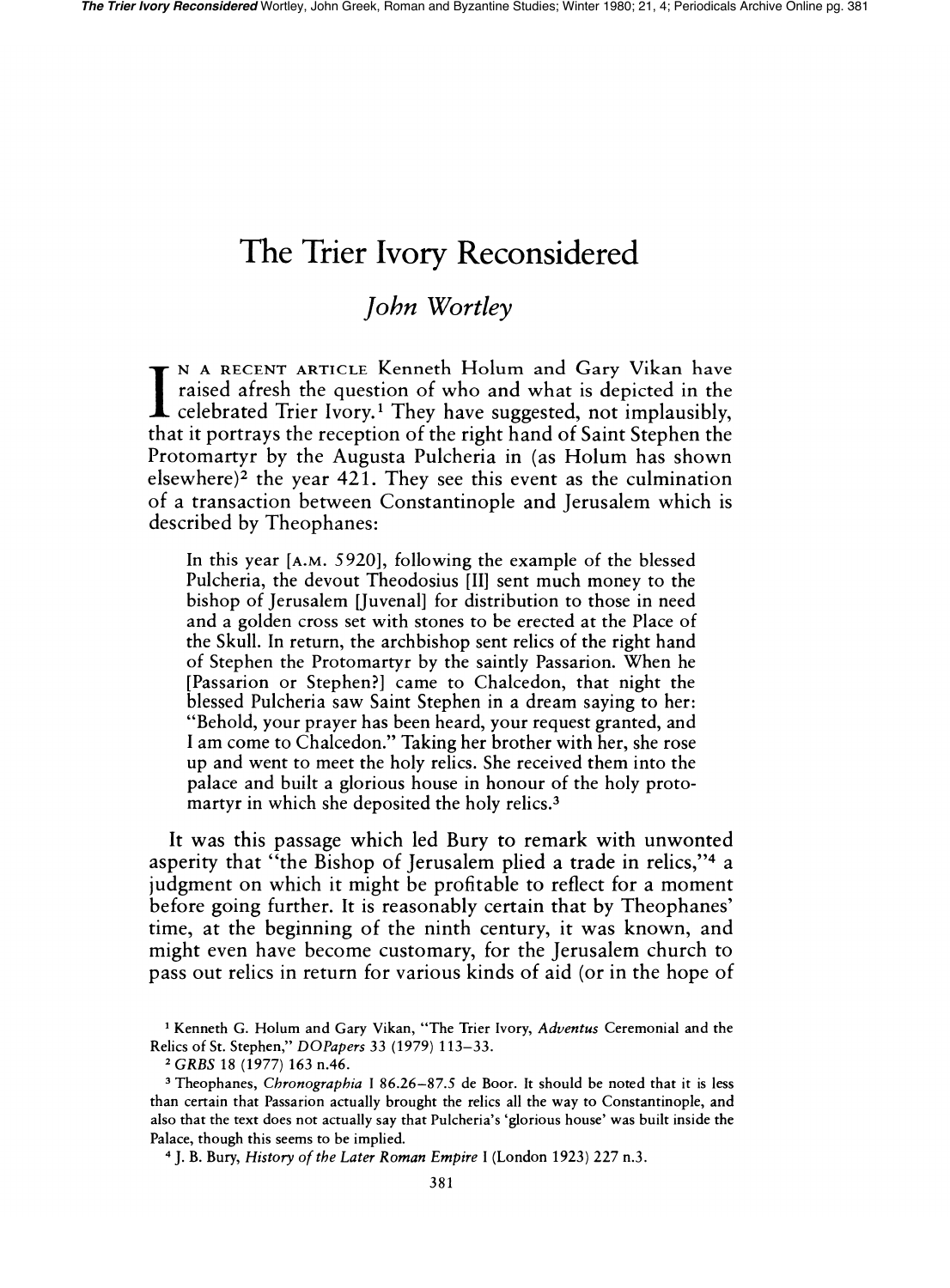aid) from Constantinople, Aachen, and elsewhere.<sup>5</sup> This is hardly surprising since, by Theophanes' time, Jerusalem had long been in alien territory, under a government which allowed Christianity to survive only by the grace of toleration and never in circumstances positively advantageous. Under those conditions, it is understandable that the Bishop of Jerusalem would have been reduced to trading off his most valuable resources, the holy relics, in return for support from Christian lands. But when the calendar is turned back to the fifth century, a completely different picture emerges of the fortunes of the Jerusalem church. Then did it not only enjoy the full protection of the Christian emperors in whose domains it lay, but also held a privileged position in their eyes as the guardian of the most holy city in Christendom. A tradition of imperial munificence towards Jerusalem had been established by Constantine the Great (through his mother) which was generously upheld by Theodosius II through his wife, the Empress Athenais-Eudocia, well into the middle of the fifth century. Churches and pious foundations multiplied; pilgrims poured in; in short, Jerusalem enjoyed great peace and prosperity. In such dignified and opulent circumstances, is it likely that the Bishop of Jerusalem would stoop, let alone need, to trade off the holy relics as he was compelled to do by adverse conditions in later years? That question is raised here because although the arguments of Holum and Vikan are undoubtedly subtle and attractive, it seems to me that what they have succeeded in doing is to recognize in the Trier Ivory a fictitious event; or at least something which is not likely to have happened, and which is not indicated to have taken place by any evidence of decisive authority.

The fact of the matter is that the earliest and almost the only evidence of a translation of the *dexia* of the Protomartyr (for subsequent statements manifestly derive from this one)<sup>6</sup> is the testimony of Theophanes quoted above. De Boor was unable to trace any source from which Theophanes might have derived his information, nor, as far as I am aware, has any been found since. Hence Theophanes is here describing an event four centuries before his time, with no demonstrable line of communication. This in

<sup>5</sup> Witness (for instance) the pathetic appeal of the Jerusalem Patriarch Theodosius to Photius in 869, accompanied by the gift of the hieratic vestments of Saint James the Apostle and other holy objects (Mansi 16.25-27).

<sup>6</sup> E.g., George Cedrenus (1.592) and Nicephorus Callistus Xanthopoulos, HE 14.9 (Migne, PC 146.1084ff).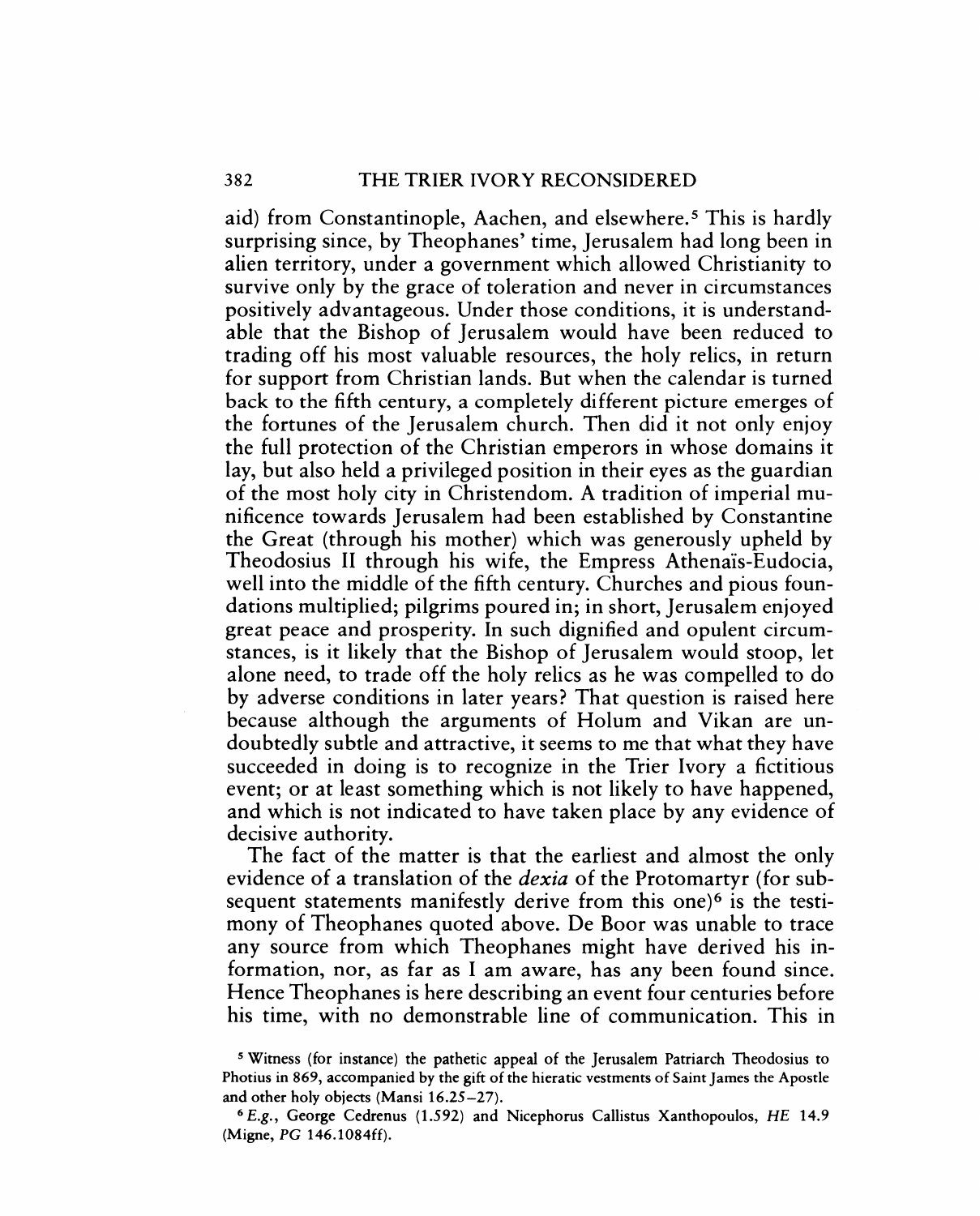itself is not of course sufficient grounds for rejecting Theophanes' testimony; there are after all other, though not many, cases in which his uncorroborated word on long-past events goes unchallenged. But it does give grounds for doubt, and there are many other considerations which fortify that doubt.

There are approximately twenty-five cases of alleged relic-acquisition by Constantinople (either by translation or invention) during the century 350-450. About two-thirds of those cases are attested in one or more of three early (before A.D. 600) authorities, mainly by Sozomen, Theodore the Lector, and Marcellinus Comes. Most, probably all, of these cases rest on more than the testimony of a single writer; some are corroborated by another kind of evidence, *e.g.,* liturgical or architectural. The remaining one-third consists of cases first attested in later writers who inspire little confidence, *e.g.,* George Cedrenus and the author(s) of the *Patria,* with no corroboration to be found. These are probably to be regarded in the same way as the many allegations of a Constantinian foundation for later ecclesiastical buildings in the *Patria, e.g.,* as attempts to provide a long history for a more recently arrived relic—and a history of little value.

Theophanes' story of Pulcheria and the right hand of Saint Stephen fits into neither category, appearing as it does in the second decade of the ninth century, but it looks very suspiciously like the first of the latter fictitious translations rather than the last of the historical ones, in view of the silence of earlier authorities.

The silence of Socrates is hardly surprising—he seems not to have been particularly interested in relics; but this was certainly not the case with Sozomen. One of the outstanding characteristics of his recension of Socrates' work is the inclusion of a number of 'independent' passages most of which are concerned with relics and more especially with the inventions of relics and their translations to Constantinople. As a contemporary and an admirer of Pulcheria, how could he have omitted one of her more outstanding triumphs in this respect, he who describes in such exquisite detail her invention of the relics of the Forty Martyrs?7 His silence alone is disquieting, yet when it is considered together with the silence of Theodore the Lector and of Marcellinus Comes, both writers

<sup>7</sup>Soz. HE 9.2 (Migne, PC 67.1597-1601). See also his comments on the relics of Meletius of Antioch (7.10), John the Baptist (7.21), Martyrios and Marcion (7.29), John Chrysostom (7.45), and Zechariah (9.17).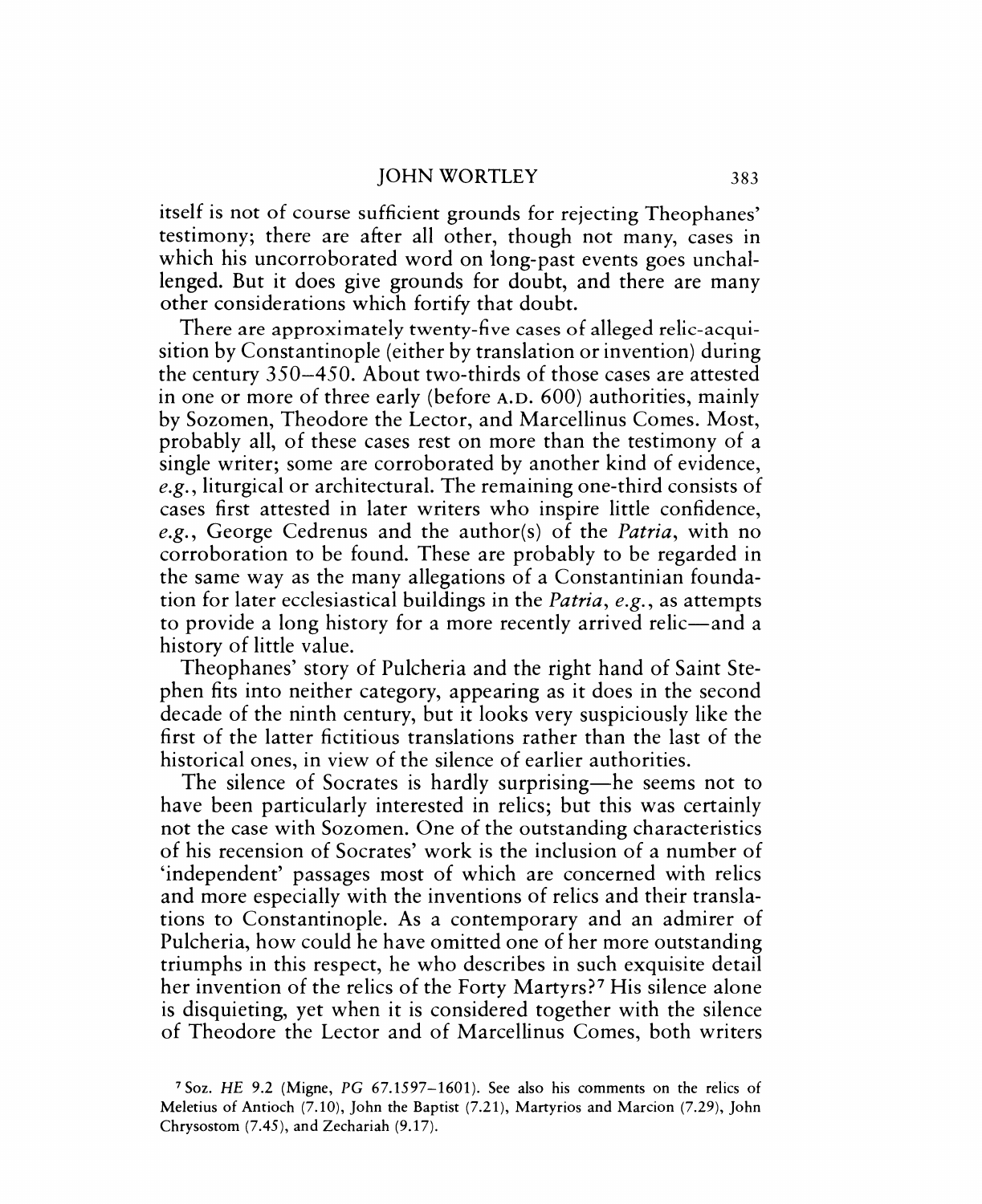with a marked interest in relic-importations, that silence becomes deafening.

This is all the more remarkable because, on the other hand, there is adequate early testimony of the importation of relics of Saint Stephen later in the reign of Theodosius II, in A.D. 439, and of their deposition in a church of Pulcheria's building. Thus Theodore the Lector:

In the same reign [of Theodosius II] the relics of Saints Stephen and Laurence and Agnes were deposited in the Martyrium of Saint Laurence, 21 September. Their memorial is celebrated there on that same date until this present day.<sup>8</sup>

The problem of how Constantinople came by relics of the two Roman saints is much too complex to be discussed here, but Marcellinus Comes gives precise information on the coming of the relics of the Protomartyr and it is he who supplies the date, 439:

[Athenais-] Eudocia, wife of the Emperor Theodosius, returned to the Imperial City from Jerusalem bringing with her relics of the most blessed martyr Stephen which, having been placed there, are venerated in the Basilica of Saint Laurence. 9

(Sozomen says nothing of this, but this is hardly surprising as his *History* terminates *ca* 439.) That Athenais-Eudocia was in a position to gain possession of relics of Saint Stephen is very likely. As is well known, these had come to light at Jerusalem in 415, and had immediately begun to be dispersed to the four corners of Christendom. 10 When the empress went to Jerusalem on her first visit in 438-439, as a true second Helena, she endowed that city with many pious foundations, but above all, she built there a new church *splendore ac pulchritudine eximium* in honour of the Protomartyr and to house what remained of his relics; it was in this church that she was finally laid to rest herself. 11 In the wake of such munificence, she might well have been granted some portion of the martyr's relics. Certainly her travelling-companion, Saint Melania, obtained some for her personal use;<sup>12</sup> how much more likely then that the empress would? But then why were they deposited, not in

8 Thdr.Lect. HE 2.64 (Migne, *PC* 86.216A).

<sup>9</sup>*Marcel/ini Comitis Chronicon,* ed. Theodor Mommsen *(MGH AA* 11.2) 80.

<sup>10</sup> See S. Vanderlinden, *"Revelatio Sancti Stephani (BHL* 7850-6)," *REByz* 4 (1946) 178-217.

<sup>11</sup>Evagr. HE 1.21, 22 (pp.29, 32 Bidez and Parmentier).

<sup>12</sup> Saint Melania junior died in 439; she is reported to have deposited relics of Saint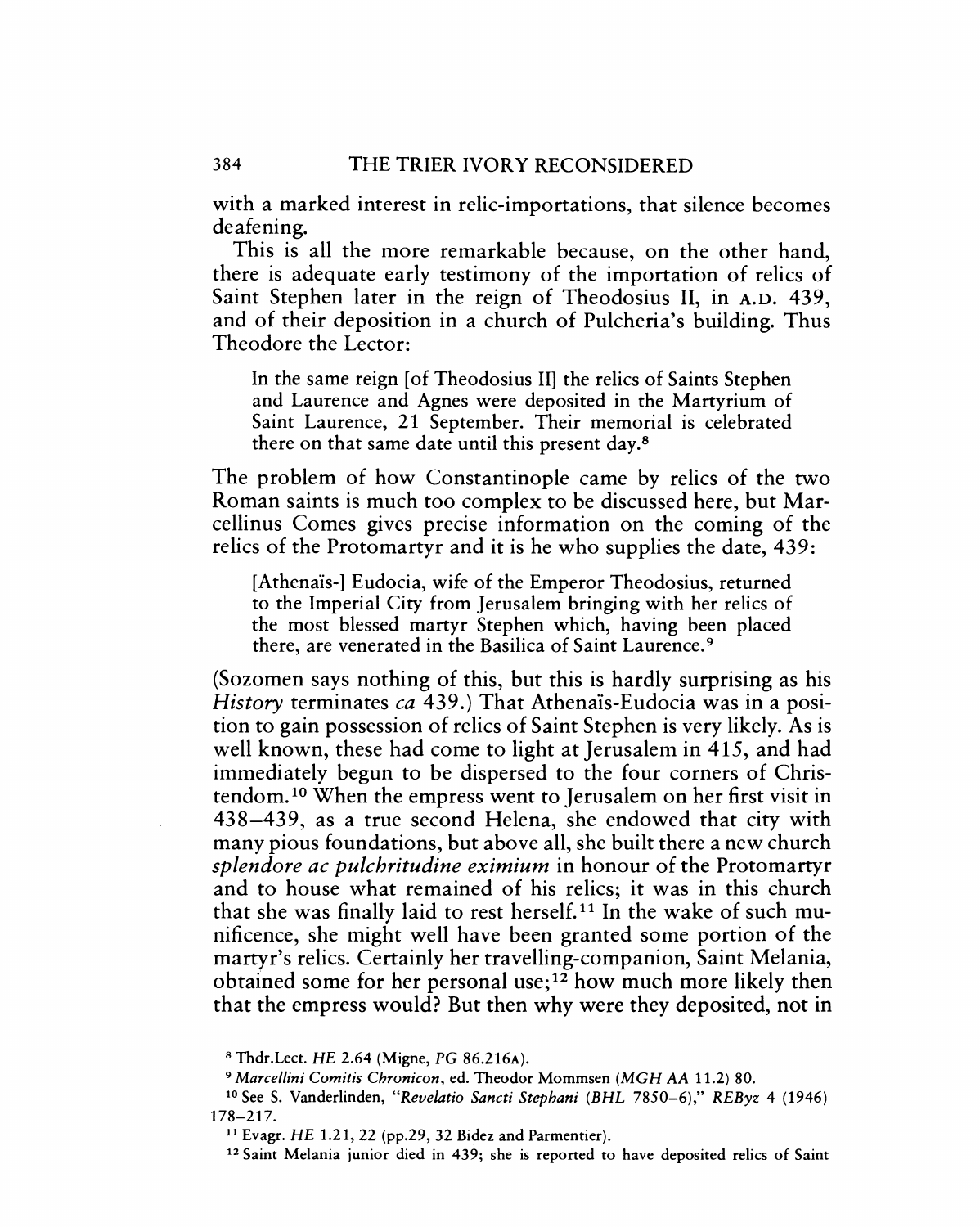a church of Saint Stephen (of which there was already one in the capital by  $400$ ,<sup>13</sup> but of Saint Laurence? I would suggest that because work was just beginning on Saint Laurence's,14 and the timely arrival of these relics provided exactly what was needed for the solemn inauguration of the work, the laying of the [altar-] foundation stone. It appears that the church was not completed until some years later. Thus Marcellinus Comes, *anno* 453 (85.38- *40): Pulcheria Augusta Marciani principis uxor beati Laurentii atrium inimitabili opere consummavit beatumque vivendi {inem fecit.* 

It is sometimes suggested that what Athenais-Eudocia brought to Constantinople in 439 was the balance of the relics remaining after the supposed translation of the *dexia* in 421, but clearly this was not so. They were deposited, as we have seen, in her church of Saint Laurence in the Pulcherianae and remained there until the end of the century, when a further translation took place which has left a significant mark in the records. Not, it must be admitted, so precise a mark as one finds in the *Chronicon* of Marcellinus Comes, but rather a highly fanciful legend, set in the days of Constantine the Great.<sup>15</sup> It concerns a certain widow Juliana who mistakenly brought the relics of Saint Stephen to Constantinople thinking them to be those of her husband, and it includes some well-worn hagiographical *topoi* such as mules which refuse to move and break into speech. The matter of this legend need not concern us here, its many forms and curious details (for it is one of the more interesting relic-documents)—except in one particu-

Stephen in her own convent chapel, and to have spoken of another which possessed some of them. See her *Vita* in *Ana/Boll* 22 (1903) 7-49, chapters 48 and 63.

<sup>13</sup> Raymond Janin, *La geographie ecciesiastique de {'empire byzantin* 1.32 (Paris 1969) 472-73. The existence of this Church of Saint Stephen in the Aurelianae by the year 400 (which is well attested, both by Thedore the Lector *[PG* 86.221c-24s] and in the *Vita* of Isaac the Syrian, *Acta Sanctorum* maii vii:258E) provides important evidence that the foundation of the church does not necessarily imply the arrival of relics of its patron saintthat is, provided one can assume that no relics of the Proto martyr were in circulation prior to the invention of 415; this may not be a safe thing to assume.

<sup>14</sup> Saint Laurence's 'in the Pulcherianae' as it was known; Janin *(supra* n.13) 301-02 accepted the view that it was begun under Theodosius II (i.e., by Pulcheria) and completed under Marcian.

<sup>&</sup>lt;sup>15</sup> From the many recensions of this legend and the number of the extant MSS, it would appear to have been very popular. See Fran~ois Halkin, *Bibliotheca Hagiographica Graeca3*  II (Brussels 1957) 249-50 no. 1650-51d. The most easily accessible texts are the Latin versions in Migne, *PL* 41.817-22, and the synopsis in *Synaxarium Ecclesiae Constantinopolitanae,* ed. Hippolyte Delehaye (Brussels 1902) 861.76-864.35.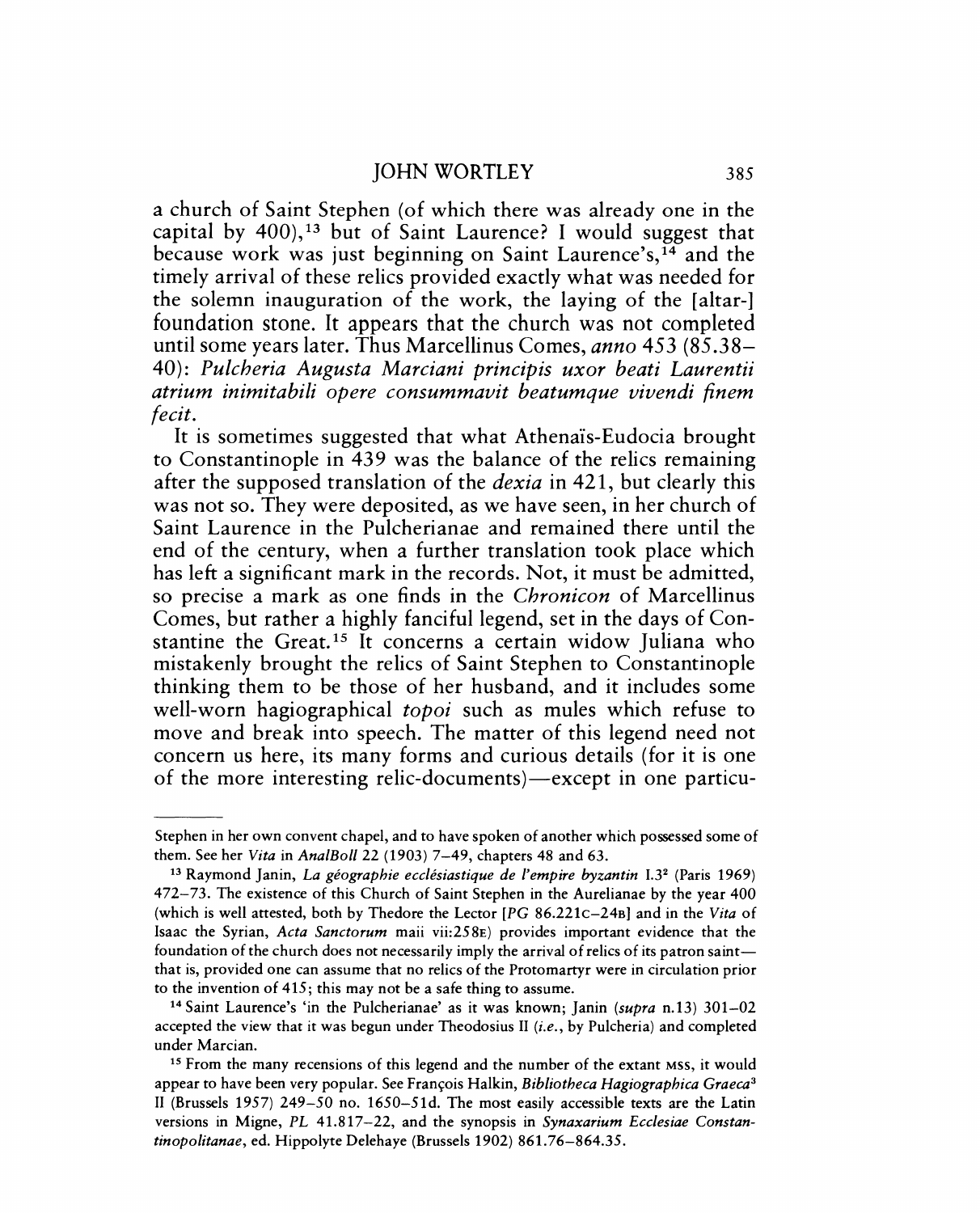lar. There is little doubt that an historical person and event are concealed within the legend: that 'the widow Juliana' is in fact Juliana Anicia, daughter of Anicius Olybrius and of Placidia, granddaughter of Valentinian III and of Licinia Eudoxia, and therefore great-granddaughter of Theodosius II and of Athenaïs-Eudocia. 16 Therefore the church from which she 'mistakenly' removed the relics of Saint Stephen was that which her greatgrandmother had built to house them-which may have given her some claim on them. According to the legend, the relics were deposited in an oratory in the Constantianae, which was in fact the ancestral plot of Juliana at Constantinople. 17

It appears, then, that of the three alleged importations of relics of Saint Stephen to the Capital (421, 439, *ca* 500) the second is well attested in early historical sources, the last is rich in legendary material, but the first rests only on the late testimony of Theophanes. A similar imbalance is found in the liturgical evidence. From this evidence it is perfectly clear that the main focus of religious exercises at Constantinople in honour of Saint Stephen was his church in the Constantianae where the relics imported by Juliana Anicia lay. This was where the principal *synaxis* was held on the day of his *athlesis* (27 December)18 and this is where the *translatio* was celebrated on 2 August with a procession coming from the oratory of the same saint 'in the Zeugma' where the relics had temporarily lain whilst the main church was a-building.<sup>19</sup> There can be little doubt that the translation commemorated on 2 August was that of *ca 500.* 

Of the translation of 439 there is a liturgical trace, but not quite what one might expect. Theodore the Lector says that the day of that translation, 21 September, was still commemorated at Saint Laurence's in his time, but unfortunately we have no adequate service-books going back to his time. By the ninth century, when the Use of Constantinople begins to emerge in the extant MSS, there was no longer any mention of such a commemoration at that place on that day, but memory of it had not completely disappeared. The *Typicon* of the Great Church has the following entry for no less a day than the Wednesday in Easter Week: "The

<sup>16</sup> See J. Pargoire, "A propos de Boradion," BZ 12 (1903) 449-93, esp. 486-90.

<sup>17</sup> Janin *(supra* n.13) 474-76.

<sup>18</sup> Juan Mateos, ed., *Le Typicon de La Grande EgLise* I (Orientalia Christiana Analecta 165 [Rome 1962]) 162.20-22; *Synax. Ecc.* CP *ad diem.* 

*<sup>19</sup> Typicon* 1.358.11-16 and 359 n.5; *Synax. Ecc.* CP 861.16-864.35.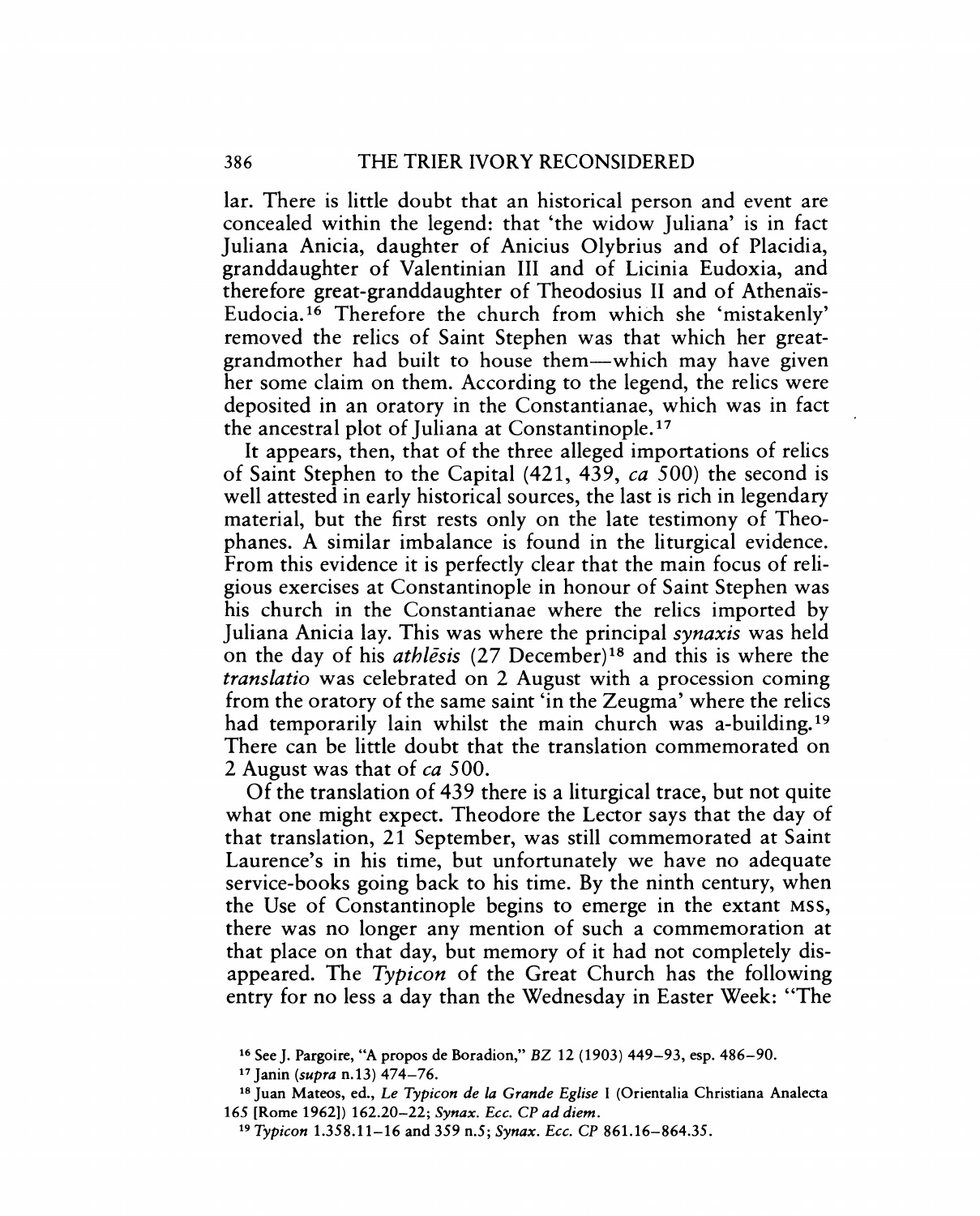same day, [the *synaxis]* of the holy Protomartyr Stephen is held at Saint Laurence's" (an appropriate reading, *Acts* 6.8, 5.47-60, is appointed).20

These of course are by no means the only references to Saint Stephen in the Use of Constantinople; there is also the *Invention*  (15 or 16 September) and several lesser commemorations,  $21$  but not a single one of them makes any reference either to the *dexia,*  or to any other translation, or to Pulcheria, or to a shrine of Saint Stephen 'in the Palace' or at Daphne. In short, there is not a trace of the translation of 421 in the liturgical evidence—which is all the more significant in view of the persistence of the commemorations of Saint Stephen at Saint Laurence's (i.e., 439 Saint Stephen) under pressure no doubt from *ca* 500 Saint Stephen in the Constantianae. Since a translation in 421 would have been particularly significant because it was the first, and because it was due to imperial initiative, it is all the more likely that, had it ever taken place, some trace of it would have persisted in the liturgical tradition. (Yet *en revanche,* it must be admitted that certain well documented translations to the Capital did disappear without a trace, presumably because they were found to be 'ineffectual'. Such is the case with the First Head of Saint John the Baptist brought in by Theodosius  $I^{22}$ 

To turn now to the architectural evidence: the building of Saint Laurence's by Pulcheria has already been mentioned. The building of Saint Stephen's in the Constantianae *ca* 500 is fairly well authenticated, but the building of any church of Saint Stephen by Pulcheria (or by Theodosius II) is not. These emperors, sometimes Pulcheria and Marcian, are severally credited with a number of ecclesiastical buildings: three dedicated to the Theotokos, the one to Saint Laurence, one to Saint Menas (rebuilt), but nowhere (except in Theophanes and his derivatives), not even in the *Patria,* is there mention of a Saint Stephen's.

Yet the undoubted fact of the matter is that in later times there

<sup>20</sup>*Typicon* 2 (Orientalia Christiana Analecta 166 [Rome 1963]) 102.16-20.

<sup>21</sup>*E.g.,* in *Synax. Ecc. CP* on 29 October (at Saint Paul's in the Orphanage), on 19 November, on 8 January, and together with all the Apostles on 30 June, where the entry says that "his relics were transferred to Constantinople and deposited in the Constantianae"  $(784.15 - 19)$ .

<sup>22</sup> This is reported by Sozomen *(HE* 7.21 *[PC* 67.1481-84]) and in *Chronicon Paschale*  (564) whence it is taken up by other writers, *e.g.,* Cedrenus (1.562), but the liturgical sources breathe not a word of it. But see *Typicon* 1.238.10-13 and *Synax. Ecc.* CP 485.29- 487.9 for (?) an alternative version of the story.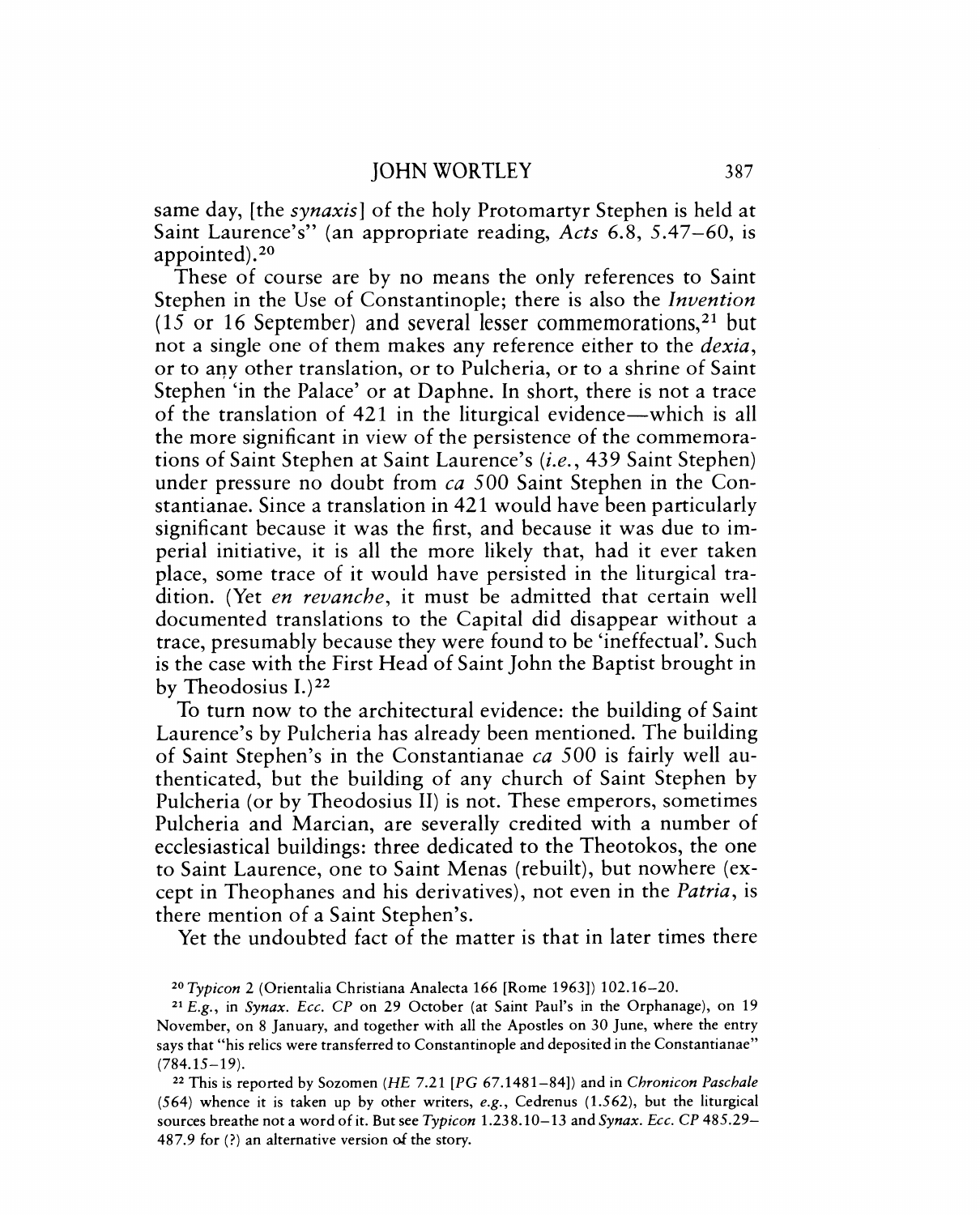was a *eukterion* of Saint Stephen described as being 'in the palace' and 'at Daphne'. The earliest reference to it (by Theodore the Lector, writing not long after the event) dates it to the reign of Zeno, 476-491, when there was an 'invention' of the relics of the Apostle Barnabas in Cyprus, and on the chest of the corpse was found a copy of the Gospel according to Matthew, written in Barnabas' own hand. This Gospel (says the Lector) Zeno deposited "in the Palace, in the Saint Stephen."<sup>23</sup> It was here that the coronation of Heraclius took place and that of his daughter, and it was here that both the betrothal and the marriage of the future Emperor Leo IV and his Chazar bride Irene took place.<sup>24</sup> It is in the latter connection that Theophanes gives a valuable detail as to its location:  $\partial v \tau \hat{\eta} \Delta \hat{\alpha} \varphi v \hat{\eta}$ .

Theophanes never actually claims that this is the Church of Saint Stephen which Pulcheria is supposed to have built. Such would seem to be an obvious conclusion, yet it may be that the building in question was in fact very much older than Pulcheria and that it was originally something other than a Christian place of worship. Since it is said to have been located both 'in the palace' and 'at Daphne', clearly it formed part of the group of buildings known as the Palace of Daphne, "la partie la plus ancienne du Grand Palais, construite par Constantin en même temps que la Chalce et les Scholes."25 In Ebersolt's reconstruction of the Great Palace this consists principally of two contingent halls immediately to the south of the Tribunal of the Nineteen Couches and directly adjacent to the eastern flank of the Hippodrome.<sup>26</sup> The more westerly of the two chambers is what undoubtedly came to be known as the church of Saint Stephen, whilst the other may well be the hall that is identified as *Stepsimon* in the *Patria* (where a Constantinian foundation is claimed for it)27 but as *Augusteus* in *De Caerimoniis,* where there is no mention of any chamber known as *Stepsimon.* 

How did this ancient foundation come to be known as 'the

24 Theophanes 1.299.9-10,300.14,444.21 and .24.

<sup>25</sup> Raymond Janin, *Constantinople byzantine<sup>2</sup>* (Paris 1964) 113.

26 J. Ebersolt, *Le grand palais de Constantinople et Ie livre des ceremonies* (Paris 1910) 51 n.1 and 52 n.2; see items 19, *d* and *a* in the fold-out plan.

*27 Scriptores Originum Constantinopolitanarum* II, ed. Theodor Preger (Leipzig 1907) *Patria* 1.59 (p.144.17).

<sup>&</sup>lt;sup>23</sup> Thdr.Lect. *HE* 2.2 *(PG 86.184BC)*, reading  $\dot{a}\dot{\gamma}\dot{\omega}$  for the editor's suggestion  $\ddot{a}\lambda\lambda\omega$ ; though  $\tilde{\alpha}\lambda\lambda\omega$  is not impossible, given the existence already of Saint Stephen's in the Aurelianae.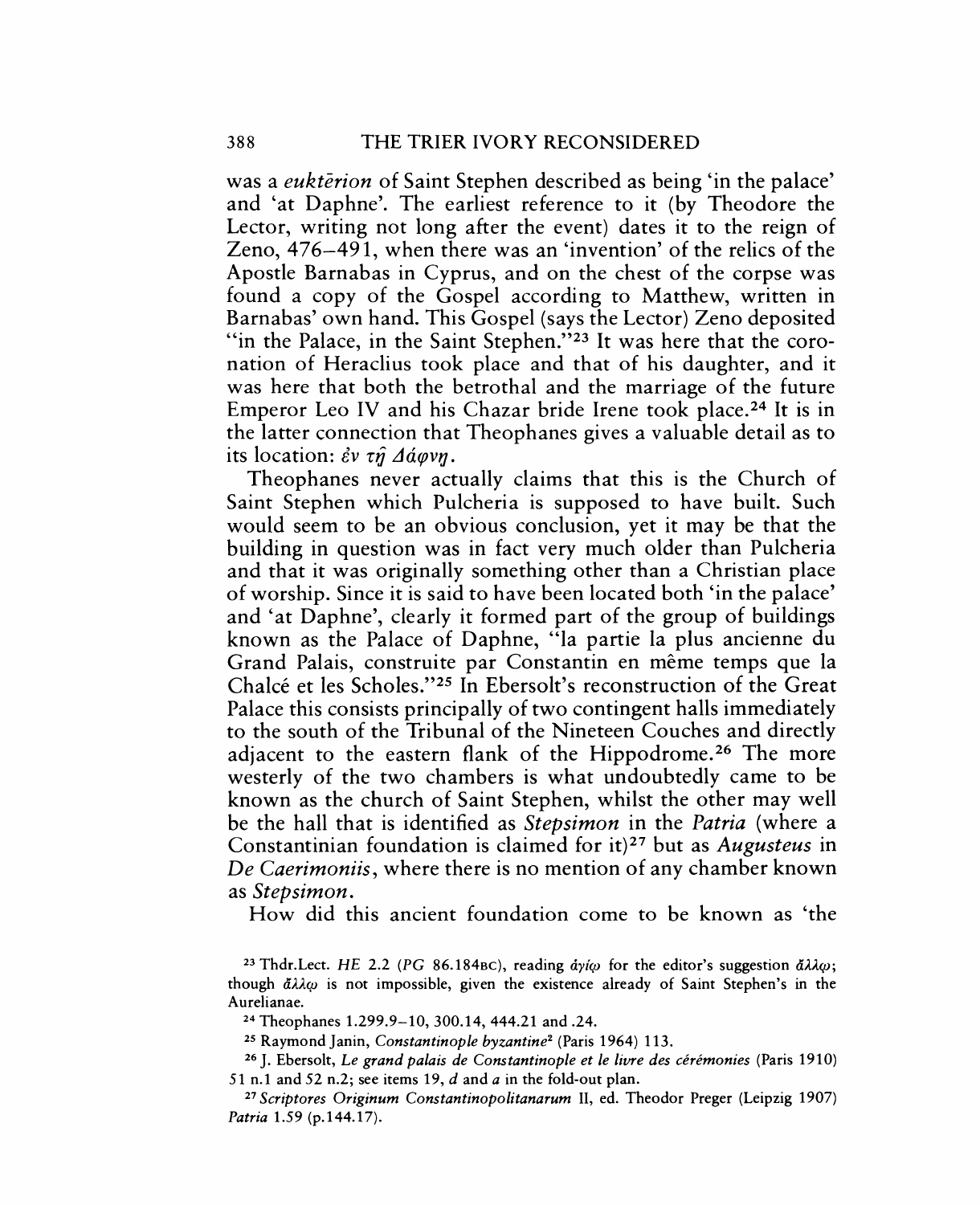Daphne'? In the *Patria* three possible answers to this question are given, the third of which merits careful attention: because each year on the first of January, the senators used to receive crowns of laurel ( $\sigma \tau \epsilon \varphi \acute{a} \nu \nu \varsigma \dot{\alpha} \pi \dot{\sigma} \delta \acute{a} \varphi \nu \eta \varsigma$ ) there from the hand of the emperor. <sup>28</sup> But it was probably not by any means senators alone who were crowned at the Daphne. In a note on *De Caerimoniis* 1.2, J. J. Reiske pointed out that in every major city of the Roman Empire where competitions or games of any kind were held there would also be found a Daphne, "id est tribunalia, vel basilicae, in quibus laureae victoribus imponerentur."29 From this he concluded that the Daphne at Constantinople had originally been the hall in which victors were crowned ("nam procul ab Circo non aberat"). For this reason, he says, the *tribunalia vel basilicae* at the Daphne Palace in Constantinople came to be distinguished from the other buildings by such titles as *Stepsimon* and *ho Stephanos,* thus paving the way for its eventual transformation into a Christian oratory of Saint Stephen.

Precisely when that transformation took place it may never be possible to say,<sup>30</sup> but then it may have been a protracted process over the centuries. With the progressive Christianisation of the City, it must have lost something of its original prestige, particularly during the more sober years when Pulcheria was in the ascendant, but one would hesitate to say that the transformation process was complete even by the time of Theodore the Lector. His somewhat abrupt reference to it as *ho hagios stephanos* is only a little removed from *ho stephanos* and still has nothing to confirm that the reference is to Saint Stephen rather than to crowning; the same curiously foreshortened appellation is found even in the tenth century, so hard did traditions die at Byzantium.31 Long before then of course Theophanes had placed it beyond reasonable doubt that by his time the building in question had become an oratory dedicated in honour of the Protomartyr, and had acquired a relic of his *dexia,* which would probably not have been too difficult during the turmoil of the mid-eighth century.

Yet many practices and traditions lived on, harmless survivors

*31 De Caerimoniis* 1.3 *(PC* 112.120A). To refer to a church merely as 'Saint N---' (or even merely as 'N---'s' under the iconoclast emperors) was by no means uncommon.

<sup>&</sup>lt;sup>28</sup> Patria 3.128 (p.256 and notes).

<sup>29</sup> In Migne, PC 112.11 Of *n.4S.* 

<sup>30</sup> There is a possibility that the Christianisation of *ho Stephanos* may have already begun in Pulcheria's time, thus furnishing the germ of the legend of the translation of 421. See Holum *(supra* n.2) 164 and nn.47, 48.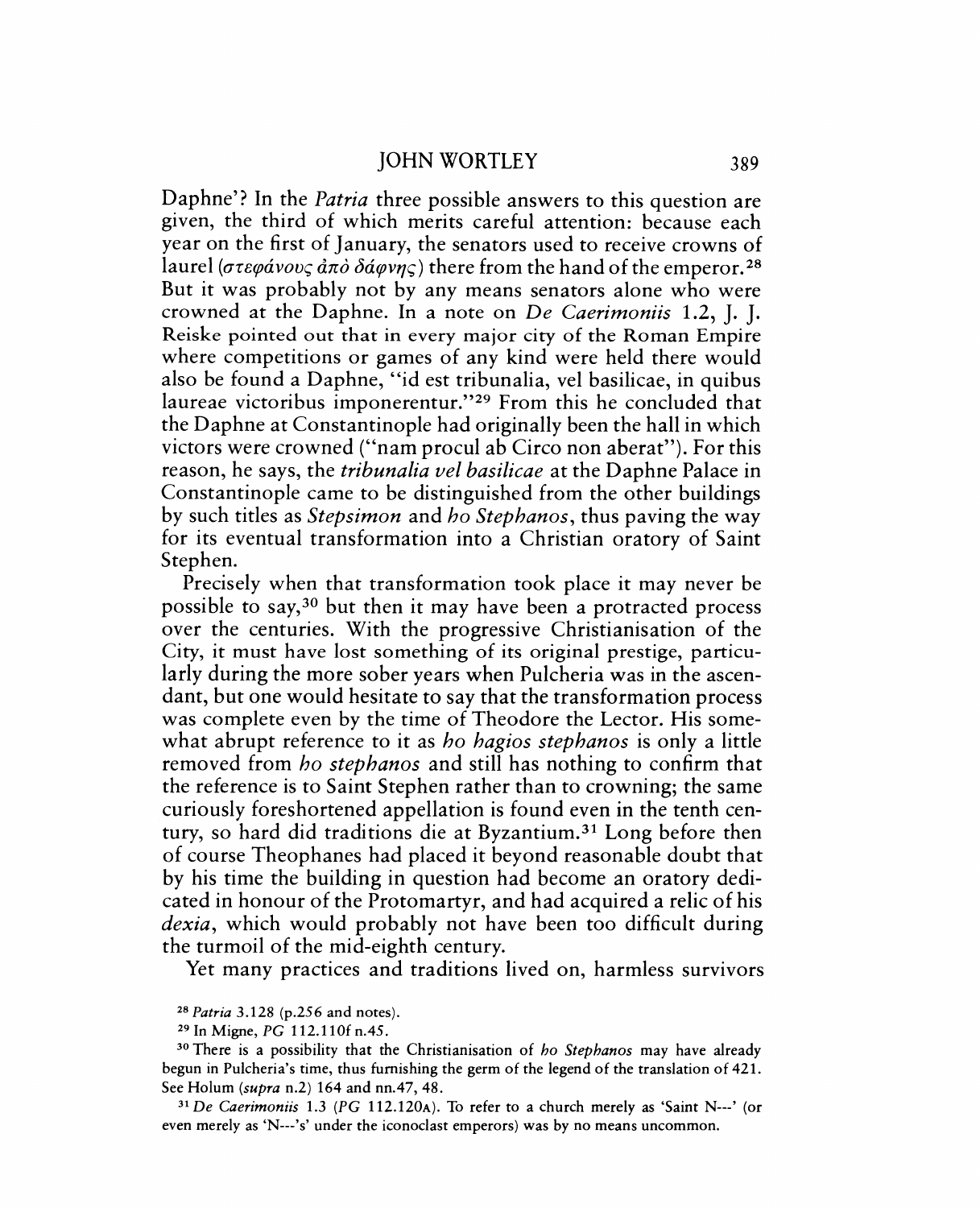of the time when *ho stephanos* was primarily a secular crowning place. Though the evidence is slight, it seems to have been the scene of imperial coronations from when they began in the midfifth century well into the seventh. 32 As noted above, in the eighth century we see it being used (as it probably always had been) for the imposition of betrothal and nuptial crowns on members of the imperial family. In the tenth century it emerges that Saint Stephen's housed the regalia, presumably the coronation regalia, and that the Great Cross of Constantine was housed there too. There is a possibility that the same building may have been the original lodging-place of the Wood of the True Cross when it was first brought to the City by Heraclius in 629 or in 634 and before it was installed at the Lighthouse Church (Theotokos tou Pharou), for twice in the course of the year, says Constantine Porphyrogenitus, once on the third Sunday in Lent and again on 1 August, that most holy of relics was brought and solemnly deposited (probably for an over-night *agrypnia)* at the Church of Saint Stephen, Daphne. <sup>33</sup> That Zeno chose to lay up the Barnabas manuscript there (which, like the Cross of Constantine, may have been regarded as a great curiosity or an *objet d'art,* rather than as a relic to be deposited in a church) probably indicates that the building had long served as an imperial depositary—as well it might, for it may have contained since earliest times a wealth of ceremonial crowns. Subsequently, its contents formed the nucleus of the vast hoard of relics and holy objects which was conserved in the adjacent Church of the Theotokos at the Pharos, the Lighthouse Church, built by Constantine V, conceivably to house what of value was taken from the disaffected monasteries. 34

32 See on *De Caerim.* 1.38 PC 112.441 n.88. See also *De Caerim.* 1.39, .40, and 2.27. It is clear that the Augusteus was particularly associated with the coronations of *Augustae* by the tenth century, which may conceivably account for the apparently new name. Liutprand speaks of it by yet another name which is of considerable interest in the context of the present discussion: *Septimo autem Idus ... in domo quae dicitur Στεφάνα, id est Coronaria, ante Nicephorum [Phocaml sum deductus* ... *(Legatio* 3: *MCH Script. 3.347.33-34).* 

*33 De Caerim.* 1.3,2.8,2.10 *(PC* 112.120A, 539,550).

<sup>34</sup> There are more reasons than can be here discussed for believing that the Lighthouse Church may have been the successor to Saint Stephen's, Daphne, as the repository of the imperial memorabilia and relic collection, but one piece of evidence is particularly relevant here. Of the twelfth-century visitors to Constantinople who mention Saint Stephen's hand, only one, Anon. Mercati, gives its location: it was *in magno palacio in templo Sanctae Mariae Dei genetricis (i.e.,* the Lighthouse Church) that he saw *manus sancti Stephani prothomartiris.* See Krijnie N. Cigaar, "Une description de Constantinople traduite par un pèlerin anglais,"  $REByz$  34 (1976) 245 chap. 1 lines 1–2 and 22.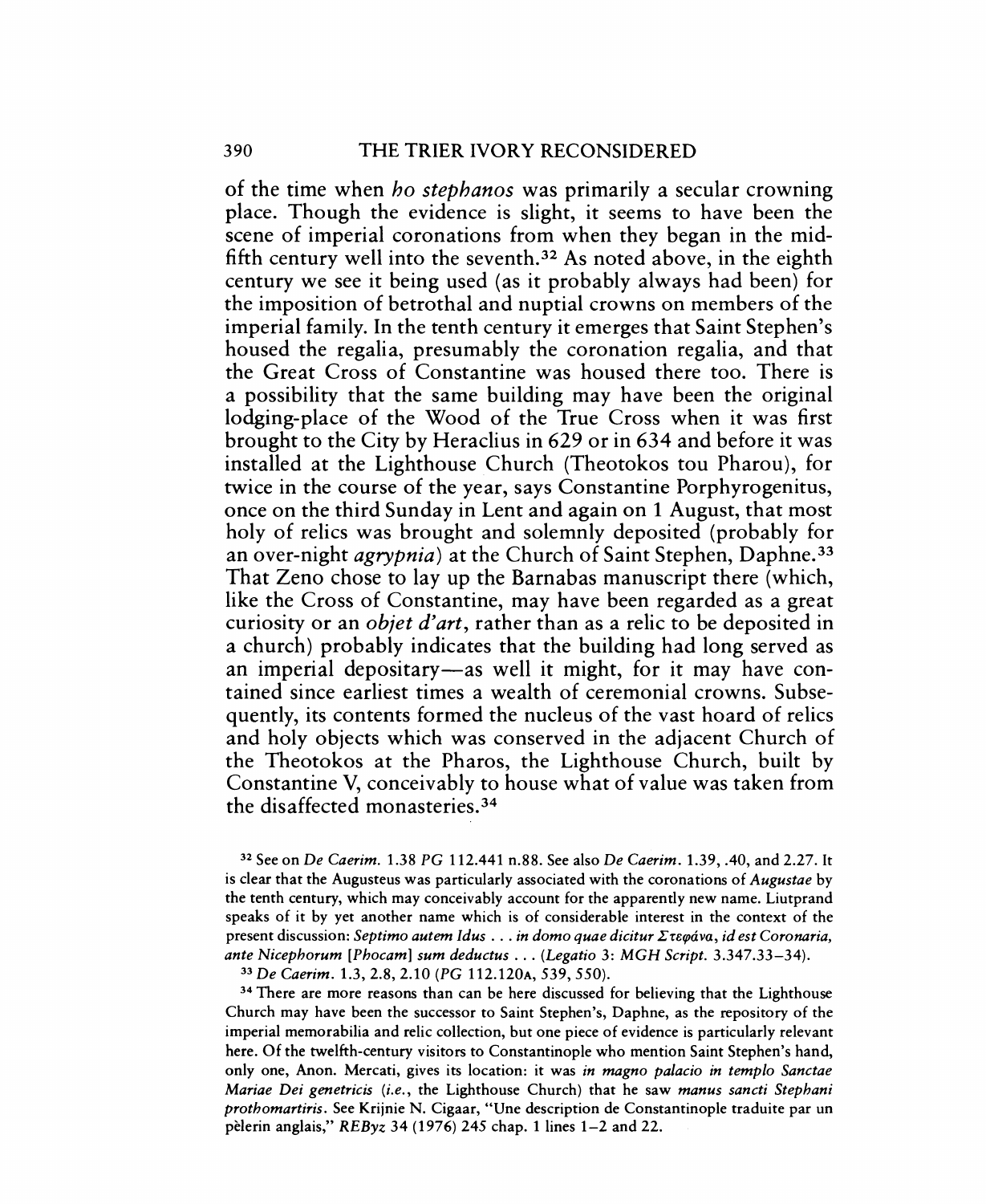In such ways did *ho stephanos* retain echoes of its pre-Christian origins long after men had learnt to believe that it was built by Pulcheria to house a newly arrived relic. It is not difficult to imagine how that story came into existence, nor is it by any means the only suspect story handed down by Theophanes. Pulcheria figures very conspicuously in the legendary and devotional traditions of Constantinople, both as a provider of relics and as a builder of churches. 35 An odour of sanctity hovers around 'the blessed Pulcheria', who was held to have been largely responsible for the calling and the success of the Fourth Ecumenical Council. 36 She (together with Marcian) was known to have solicited relics from Jerusalem,37 and relics of Saint Stephen did in fact arrive at Constantinople in her time. All the elements were there to justify her nomination as the founder of a church which undoubtedly existed (but whose builder was unknown, though it may well have been Constantine the Great) and to credit her with the provision of the patronal relic which it now housed.

Yet there still remains the mention of Passarion as the agent of the supposed translation of 421. This is certainly an authentic touch which seems to add credence to Theophanes' story. (Incidentally, it also adds support to the adjustment of Theophanes' dating, for Passarion died in November 428.)<sup>38</sup> Passarion was no ordinary *chorepiscopus.* Far from being a mere rural bishop (as the word implies), he occupied the authoritative position of Archimandrite of the Monks. He was an assistant bishop to the Patriarch, charged with supervising the many monks then living in Palestine. Nothing that he wrote, nor any *Life* of him has survived; what little is known of him is found in the Palestinian monastic literature, mainly in Cyril of Scythopolis' *Vita Euthymii (cf BHG*  no. 647).

It appears that in addition to the high position that he held,

<sup>36</sup> See her *logos* at 11 September in *Synax. Ecc. CP.* 

<sup>37</sup>Witness the celebrated case recorded in the 'Euthymiac History': see John Damascene, Hom. 9.18 (Migne, *PC* 96.748-52).

<sup>35</sup> She was celebrated three times in the ecclesiastical year, a distinction shared (I think) only by Constantine the Great amongst emperors: once in her own right (11 September), once in conjunction with Marcian (18 February), and once, rather curiously, in conjunction with the Empress Irene (the Chazar? surely not the Athenian) on 7 August. Three of the major shrines of the Theotokos claimed her as their founder (Blachernae, Chalcoprateia, and Hodegetria, the last built to house an icon sent by Athenais-Eudocia from Jerusalem: Thdr.Lect. HE 1.1 *[PC* 86.165A]), not counting lesser sanctuaries.

<sup>38</sup> Derwas]. Chitty, *The Desert a City* (Oxford 1964) 86 n.27.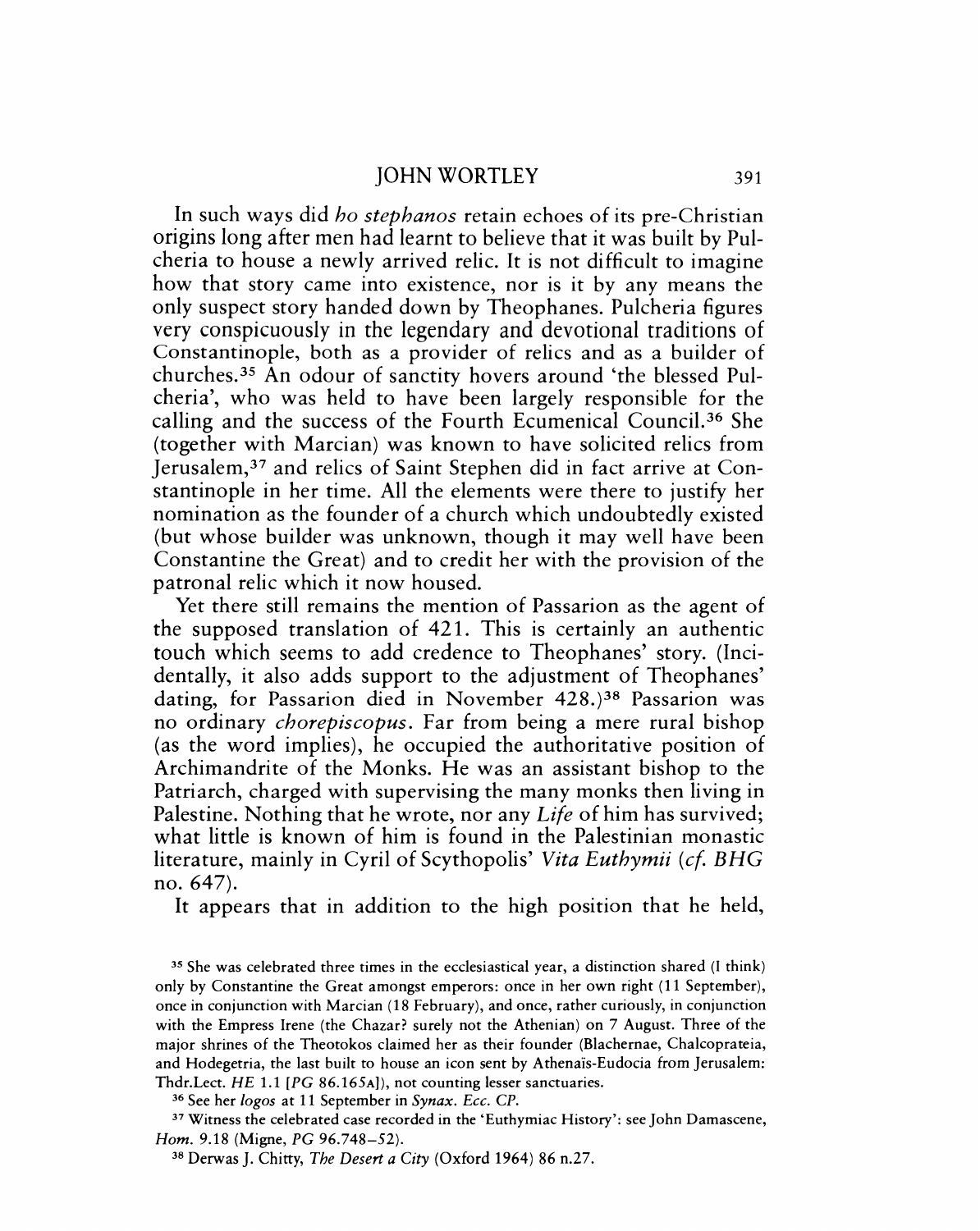## 392 THE TRIER IVORY RECONSIDERED

Passarion also distinguished himself by pious foundations (a *koinobion* in Jerusalem and a *ptochotropheion* outside the East Gate) and by leaving behind a number of disciples who were proud to imitate his good works and to claim him as their master, including a successor, the Chorepiscopus Anastasius, with whom Athenais-Eudocia was in contact in  $455<sup>39</sup>$  If Juvenal did send relics to Constantinople, if he were not to bring them himself, Passarion, his important lieutenant, would have been an obvious choice, and anybody familiar with the state of affairs in *ca* 421 would have known that; *i.e.,* anybody who had read Cyril's *Vita Euthymii.*  Since there was good precedent for the employment of episcopal emissaries to bring relics to Constantinople—so the translation of Samuel in  $406^{40}$  and of Joseph and Zachariah in  $415^{41}$ —it was a short step to assume a similar agent in 421 and to give him an obvious name: Passarion. Such a hypothetical reconstruction of the past is an hagiographical commonplace; yet if there were any truth in this detail, it would raise a further complication. As a famous ascetic of Palestine, would Passarion really have lingered at Constantinople long enough for a church to be built? There seems to have been a space of no less than four years between the arrival of Samuel's relics and their deposition in the newly-built church. 42 If Passarion really did participate in the deposition of the *dexia* of Saint Stephen, the church in which they were deposed must have been already standing when he arrived. Otherwise he would surely have returned as quickly as possible to the natural element of ascetics, *ho eremos.* 

Such, then, are the reasons for suspecting that the relic-importation of 421 is a legendary, not an historical event. This does not rule out the possibility that it is nevertheless the event depicted in the Trier Ivory. Artists are not historians, nor have they ever considered themselves obliged only to portray those scenes which they believed to be 'factual', still less so those whose factual basis is beyond reasonable doubt. Yet if the artist of the Trier Ivory has given us the representation of a fictitious event, it follows that he

<sup>39</sup>*Ibid.* 89, 91, 93, 98.

<sup>41</sup>*Marcel/ini Comitis Chronicon* 72; cf. *Chron.Pasch.* 572.15-573.2, which repeats the error of 6 nones, and places the *encaenia* a little later, 25 October.

42 According to *Chron.Pasch. (sub annis),* Samuel's relics arrived at Constantinople on 18 May 406, but were not definitively deposited until 7 October 410. Theodore the Lector implies only a two-year delay *(PC 86.213).* 

<sup>40</sup> Jerome, *Contra Vigilantium* 5 (Migne, PL 23.358), speaks of several bishops in this instance.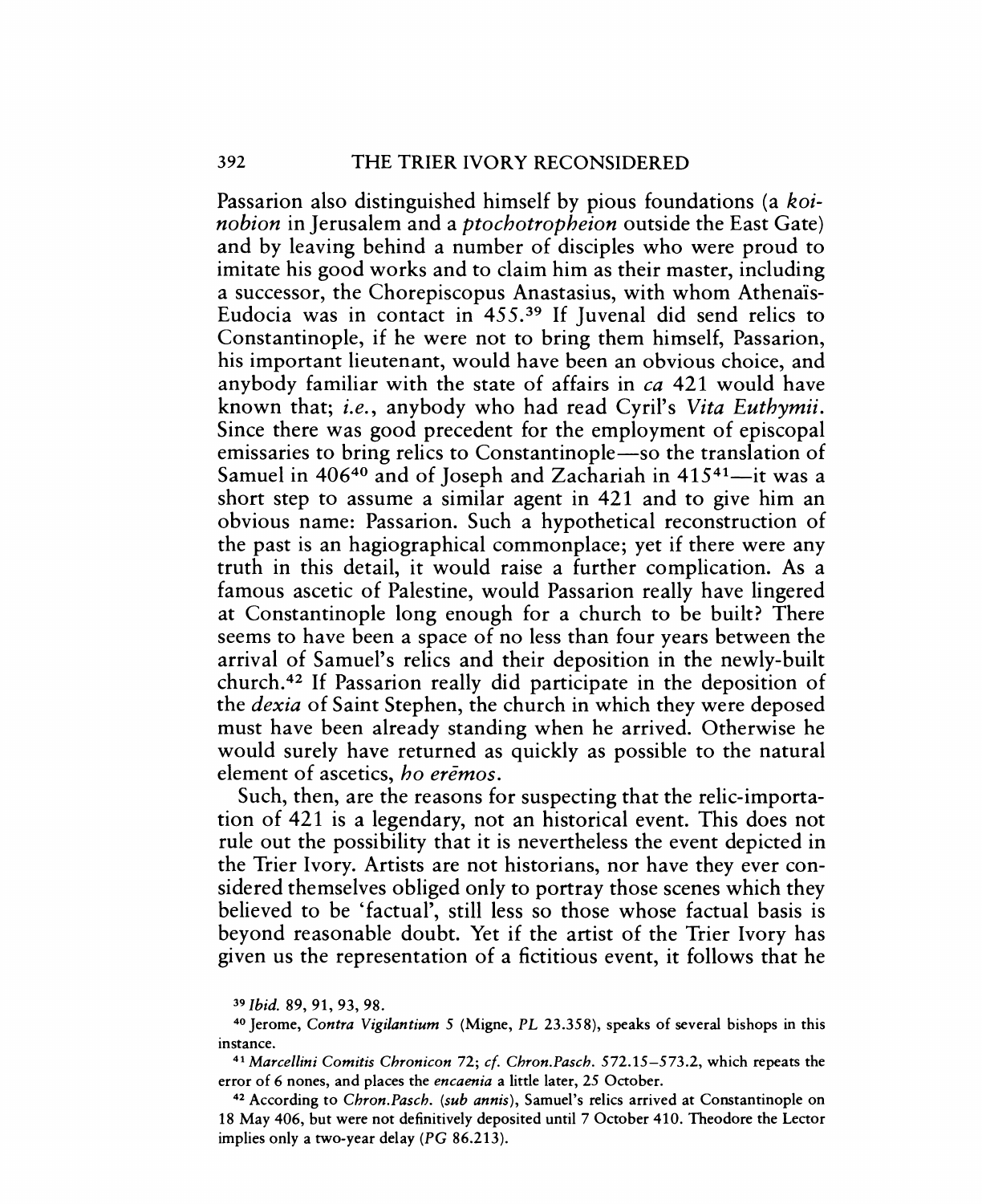must have lived and worked at a date sufficiently removed from the date of the supposed event for the fiction to have emerged and to have won acceptance. How far removed it is difficult to say, for legends concerning relics sometimes materialised surprisingly quickly. Theophanes provides a *terminus ante quem* of *ca* 800; the disturbance of relics in the time of Constantine V Copronymus  $(741-775)$  -which has sometimes been over-estimated-could account for the arrival of the *dexia* at Saint Stephen's, Daphne. These considerations point to the latter part of the eighth century for the materialisation of the legend of the translation of 421, but at all events we have to allow for the passage of time-perhaps substantial time-before the artist put chisel to ivory.

Now the date of the Trier Ivory has been the subject of a considerable amount of scholarly discussion, the results of which have been not so much a consensus as a vigorous proliferation of hypotheses. For one scholar, it represents the importation of the relics of Joseph and Zachariah on 2 October 415,43 whilst another sees in it the translation of relics of the Forty Martyrs on the occasion of the dedication of the rebuilt Church of Saint Irene-inthe-fig-trees *(en Sykais)* in 552.44 More recently there has been a spirited attempt to identify it with the restoration of the Holy Wood of the True Cross to Jerusalem by Heraclius after its recovery from the Persians  $(630)$ ,<sup>45</sup> and now we have the Saint Stephen hypothesis. The possibilities are by no means exhausted; one might consider also the reception of the First Head of Saint John the Baptist by Theodosius 1,46 or Arcadius receiving Samuel,47 or even Leo Makelles and Gennadius bringing in the relics of Saint Anastasia,48 to mention only a few alternatives. In a word, the Ivory has shown itself to be a particularly elusive piece of work in both content and date, and this point should be given its due weight.

If, as I have tried to suggest, the Ivory was executed not decades, but centuries after the event, and, what is more, portrays something which never really happened, then, with little more than the

*<sup>43</sup> Cf supra* n.41. See s. Pelekanides, "Date et interpretation de la plaque en ivoire de Treves," *Melanges Henri Gregoire* IV *(AlPhO* 12: 1952) 361-71.

<sup>44</sup> Thus for example Jean Ebersolt, *Sanctuaires de Byzance* (Paris 1921) 13-15.

<sup>45</sup> Suzanne Spain, "The Translation of Relics Ivory, Trier," *DOP* 31 (1977) 281-304.

<sup>46</sup>Soz. HE 7.21 *(PG* 67.1481c-84A); Cedrenus 1.562.16ff.

<sup>47</sup> Jerome, *Contra Vigilantium* 5 *(PL* 23.358); Thdr.Lect. 2.63 *(PC* 86.213); *Chronicon Paschale* 586 *(anna* 406).

<sup>48</sup> Thdr.Lect. 2.65 *(PG* 86.216s); Theophanes 1.111.7-9.